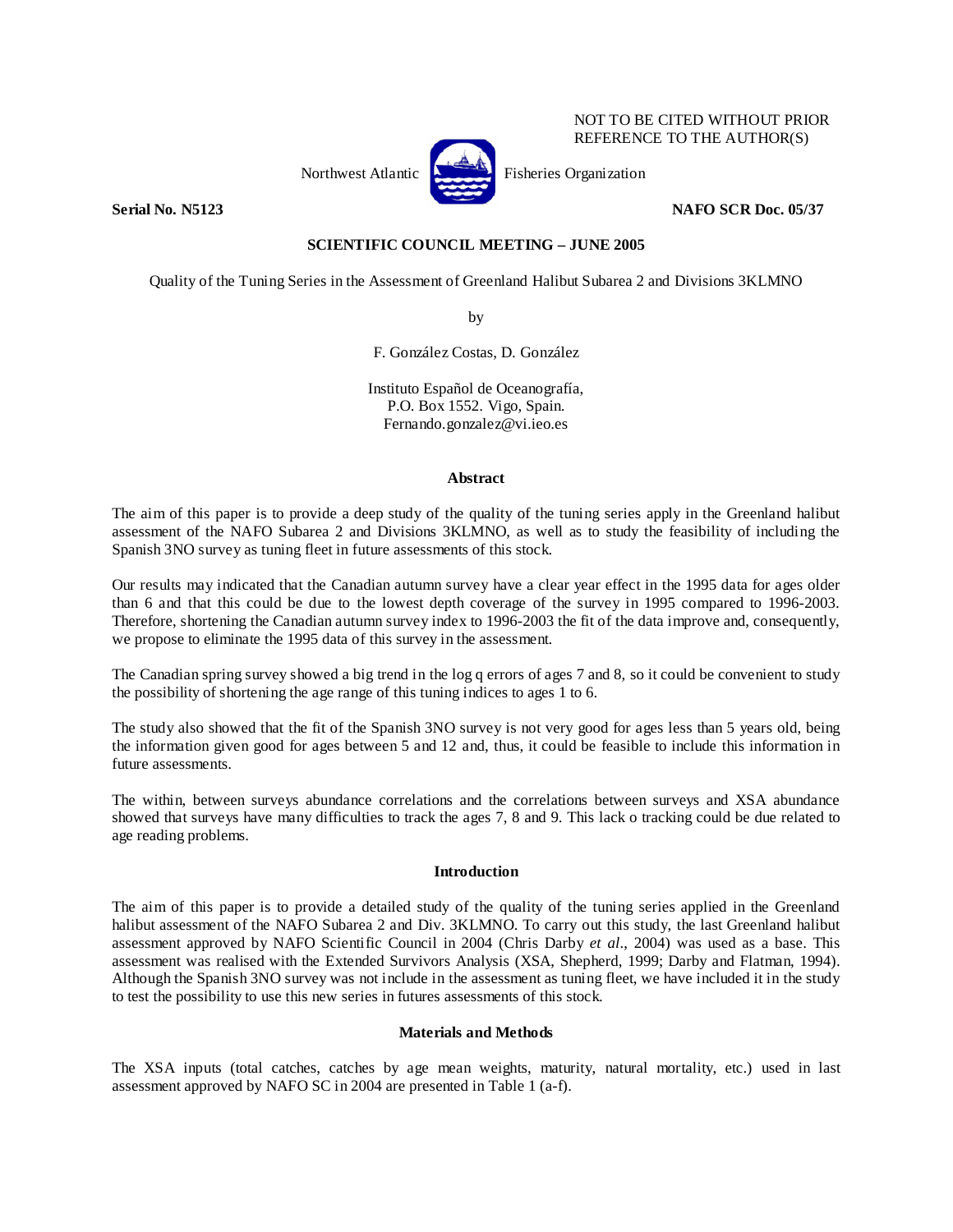The Extended Survivors Analysis stock assessment model was fitted to the stock data for the Greenland halibut in NAFO Subarea 2 and Div. 3KLMNO. The model was calibrated with three trawl survey data (Flemish Cap, Canadian autumn and Canadian spring). Table 2 shows the characteristics of these surveys used in the calibration and table 3 (a-d) presents the inputs for calibration. In both these tables we have added the information of the Spanish 3NO survey.

#### **Results**

## **Tuning fleets Log q errors by age**

The XSA approved in 2004 assume that log *q* for each age in all fleets is constant with time. To examine the trend of the errors in time, one XSA without tapered time, with high SE for shrinkage (2.5) and with prior weighting applied for each fleet 0-1 was run. Table 4 shows the set up of this XSA.

Observing the log q errors it can be seen how each age of each tuning fleet fit the assumption of constant log *q* in time. Fig. 1 (a-b) shows these errors, and the results for the different fleets are the following:

Flemish Cap Survey (Div. 3M): The errors for all ages do not show any trend and the fit is good for most of the ages.

Canadian autumn survey (CO): In this case we can observe a year effect (1995) in the data for ages older than 6 years. For these ages the errors for 1995 are very high and always negative. The reason of this year effect could be that in 1995 the survey coverage in depth was not the same than in the period 1996-2005, and this depth difference are much pronounced for older ages. To analyze the influence of this year effect, one XSA as the last year assessment but with the Canadian fall survey series between 1996-2003 was run and compare with the last year assessment. The outcome SE of the log *q* by age for Canadian autumn survey in the two run are shown in Fig. 2. It can be observed that SE of the ages older than 6 years diminishes considerably when removing the 1995 data from the Canadian autumn survey tuning fleet.

Canadian spring survey (CS). For ages older than 6 years old the fit are very poor and ages 7 and 8 have a big trend between 1998 and 2002.

Spanish 3NO survey (3NO): The fit of ages less than 5 years and more than 11 years is not good, the estimator of *q* is the bad quality, but the errors for these ages don't show a clear trend with time.

#### **Consistency of different indices**

In the following sections consistency is analyzed as suggested by Bare *et al*. (2003) in EVAREST project.

#### • *Within surveys consistency*

Annual abundance indices have been log transformed, because common assessment techniques refer to such transformed variables.  $U_{a, y,f}$  is the (logarithmic) abundance index for age *a*, year *y*, and survey. Correlation coefficients calculated over years between the  $U_{a,y,f}$  and  $U_{a+1,y+1,f}$  offer a first indication of the ability of survey *f* to track year class strength effects. To allow for zeros, the log of  $(U+1)$  was used.

Figure 3 (a-d) present the regressions and  $R^2$  between ages for the different surveys and Fig. 4 shows the coefficient of correlation between ages for all surveys.

Flemish Cap survey (Div. 3M): The correlation and  $R^2$  is quite good (>0.7) for ages less than 7 years old, for ages older than 7 the correlation is weak and  $R^2$  is close to 0 and the correlation between ages 7-8 and 8-9 is even negative.

Canadian autumn survey (CO): More or less is similar as the Flemish Cap survey, for ages less than 7 years old the correlation is quite good,  $R^2$  is about 0.55 for these ages, for ages 8-9 the correlation is negative and for ages more than 9 is better than in the Flemish Cap survey, the value of  $R^2$  is about 0.20.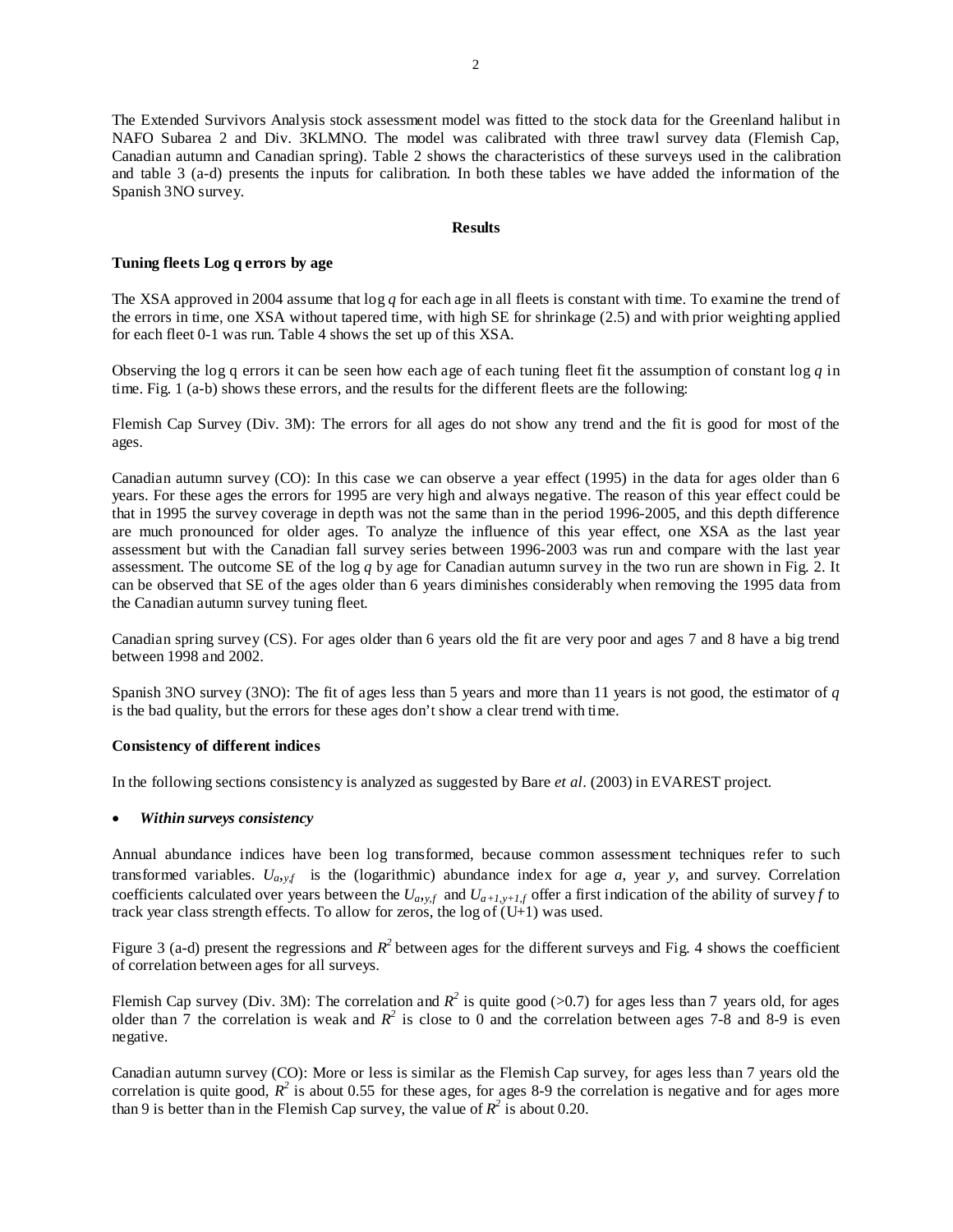Canadian spring survey (CS): The correlation and  $R^2$  is quite good for all ages, except in ages 7-8 where is almost zero.

Spanish 3NO survey (Div. 3NO): The correlation is very bad for ages less than 8 years and the value of  $R^2$  is less than 0.25 for these ages, for ages 6-7 and 7-8  $R^2$  is close to 0. For ages more than 9 years old the correlation and the  $R^2$  is not bad, more than 0.20, in these ages this survey have the better  $R^2$  values.

In Fig. 4, it can appreciate that for all surveys the correlation coefficients are quite good for ages less than 6, except for Spanish 3NO survey. For the ages 6-7, 7-8 and 8-9 these coefficients decrease considerably for all survey. For ages older than 9 years old the coefficient increase again and in the case of the Canadian autumn survey it is better considering the new series 1996-2003 than the previous one 1995-2003. The best correlations for older ages are found in the Spanish 3NO and Canadian autumn surveys, since these surveys are those that showed a deeper coverage. For Div. 3M and 3NO surveys the minimum is found in the correlation between ages 7-8 and for Canadian autumn survey the minimum is found in ages 8-9, this could be related with the problems between the readers as shows Alpoim *et al*., 2002.

#### • *Between Surveys Consistency*

In this case, we examine the correlation for a given age between abundance indices of different surveys.

$$
XI_y = U_{a,y,f1}
$$
 and  $X2_y = U_{a,y,f2}$ 

A review of the corresponding correlation coefficients makes it possible to assess the consistency between surveys for each age. Figure 5 shows the results and it can be observed that Flemish Cap survey (Div. 3M) have a good correlation with the others surveys for ages less than 7 years, for older ages the correlation decrease considerably. The Canadian autumn survey have a good correlation for younger ages (less than 7) with Canadian Spring and Flemish Cap survey, and the correlation is smaller for these ages with the Spanish 3NO survey, but is quite good for older ages. The ages where the correlation is smaller between surveys are ages 7 and 8.

## • *Consistency between Survey Indices and XSA stock abundance*

Figure 6 presents the results of the correlation coeficient between the surveys abundance indices  $(U_{a,y,f})$  and the abundance of 2004 assessment. For ages less than 7 the correlation is high (more than 0.6) for all surveys, but for ages 6, 7 and 8 the correlation decrease substantially; being the minimum in age 8 in all cases. Then the correlation between ages 8, 9 and 10 increase again and the correlation is stabilized around 0.6 for ages more than 10 years for all surveys. In the case of the Canadian autumn survey for ages older than 9 years all the correlation are much better considering the period 1996-2003 (taking out 1995 data).

When examining the reasons of the low correlation for age 8 (Fig. 7), we found that the low correlation mainly come from the data of the two last years, where the results of the XSA give us higher abundances than those observed by all the surveys. For previous years, the regression among the abundances of XSA and those observed by all the surveys for age 8 is quite good.

#### **Discussion**

The results indicated that the Canadian autumn survey have a clear year effect in 1995 data for ages older than 6 and it could be related with depth coverage of this survey in 1995. We propose to eliminate the 1995 data of the tuning indices of this survey in the assessment, witch in turn, it will improve the quality of the log *q* estimated for this survey in the assessment and, hence, the assessment itself. If this is so, in our opinion the "Minimum standard error for population estimates derived from each fleet" in the assessment should be change to a lower value to allow the new information weighting more in the assessment.

The Canadian spring survey showed a big trend in log *q* errors of ages 7 and 8. Therefore, in our opinion the assessment would be improve using only the indices from ages 1 to 6 of this survey in the tuning. Alternatively, giving less value to the "Minimum standard error for population estimates derived from each fleet" setting of XSA,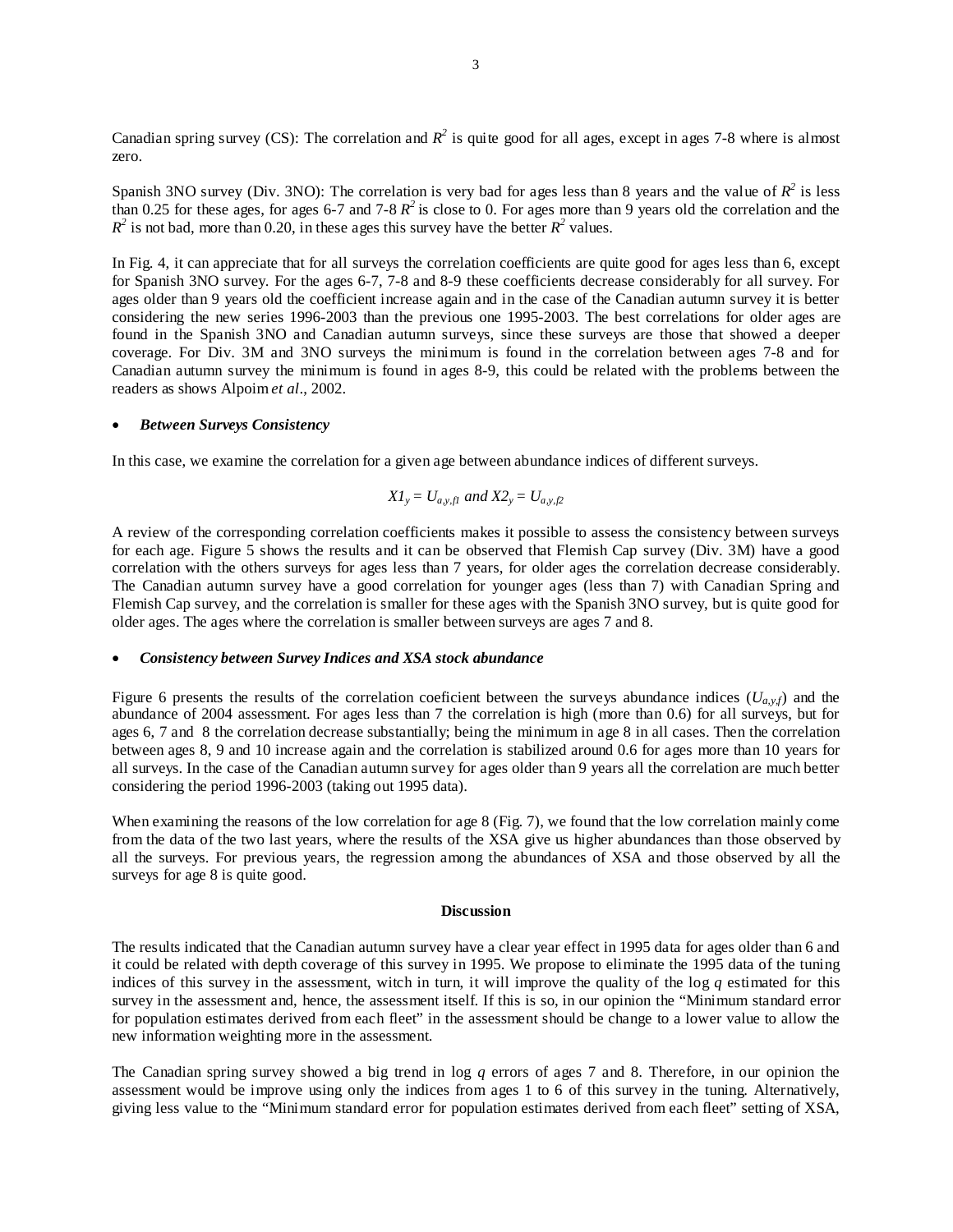it would not be necessary to eliminate ages 7 and 8 of this tuning indices since the weight on the final assessment of these ages of this survey would be diminished as they showed a high standard error.

The tuning quality of the Spanish 3NO survey was not very good for ages less than 5 years, they had a high standard error and were very noisy; however, the log *q* errors did not show any trend. For ages between 5 and 12 the information was as good as for other surveys and, consequently, it could be advisable to include this information in future assessments.

The surveys abundance correlation within surveys, between surveys and XSA showed that the surveys had many difficulties to track ages 7, 8 and 9. The lack of tracking of these ages could be due to different reasons, on one hand, to age reading inconsistencies; on the other hand, to changes in catchability of these ages in all surveys and, lastly, to an overestimation of the abundances in the XSA for these ages.

#### **Acknowledgements**

Brian Healey and Hilario Murua for the revision and contribution with their ideas to this document.

#### **References**

- Alpoim, R., E. Roman, B. Greene, R. Burry, and W. R. Bowering. 2002. Greenland halibut (*Reinarhtius hippoglossoides*) otoliths exchange between Spain, Canada and Portugal. NAFO SCR Doc., No. 141, Serial No.4763, 14 p.
- Beare, Castro, Cotter, van Keeken, Kell, Laurec, Mahé, Moura, Munch-Petersen, Nielsen, Piet, Simmonds, Skagen, and Sparre, 2003. EVALUATION OF RESEARCH SURVEYS INRELATION TO MANAGEMENT ADVICE (EVARES - FISH/2001/02 - Lot 1) Final Report to European Commission Director-General Fisheries
- Darby, C. D., B. Healey, J. C. Mahe, and W. R. Bowering. 2004. Greenland Halibut (*Reinhardtius hippoglossoides*) in Subarea 2 and Divisions 3KLMNO: an Assessment of Stock Status Based on upon Extended Survivors Analysis, ADAPT, and ASPIC Analyses, with Stochastic Projections of Potential Stock Dynamics. NAFO SCR Doc., No. 55, Serial No. N5008, 53 p.
- Darby, C. D., and S. Flatman. 1994. Virtual Population Analysis: Version 3.1 (Windows/Dos) user guide. Info. Tech. Ser., MAFF Direct. Fish. Res., Lowestoft, (1): 85 p.
- Shepherd, J. G. 1999. Extended survivors analysis: An improved method for the analysis of catch-at-age data and abundance indices *ICES J. Mar. Sci*., **56**(5): 584-591

.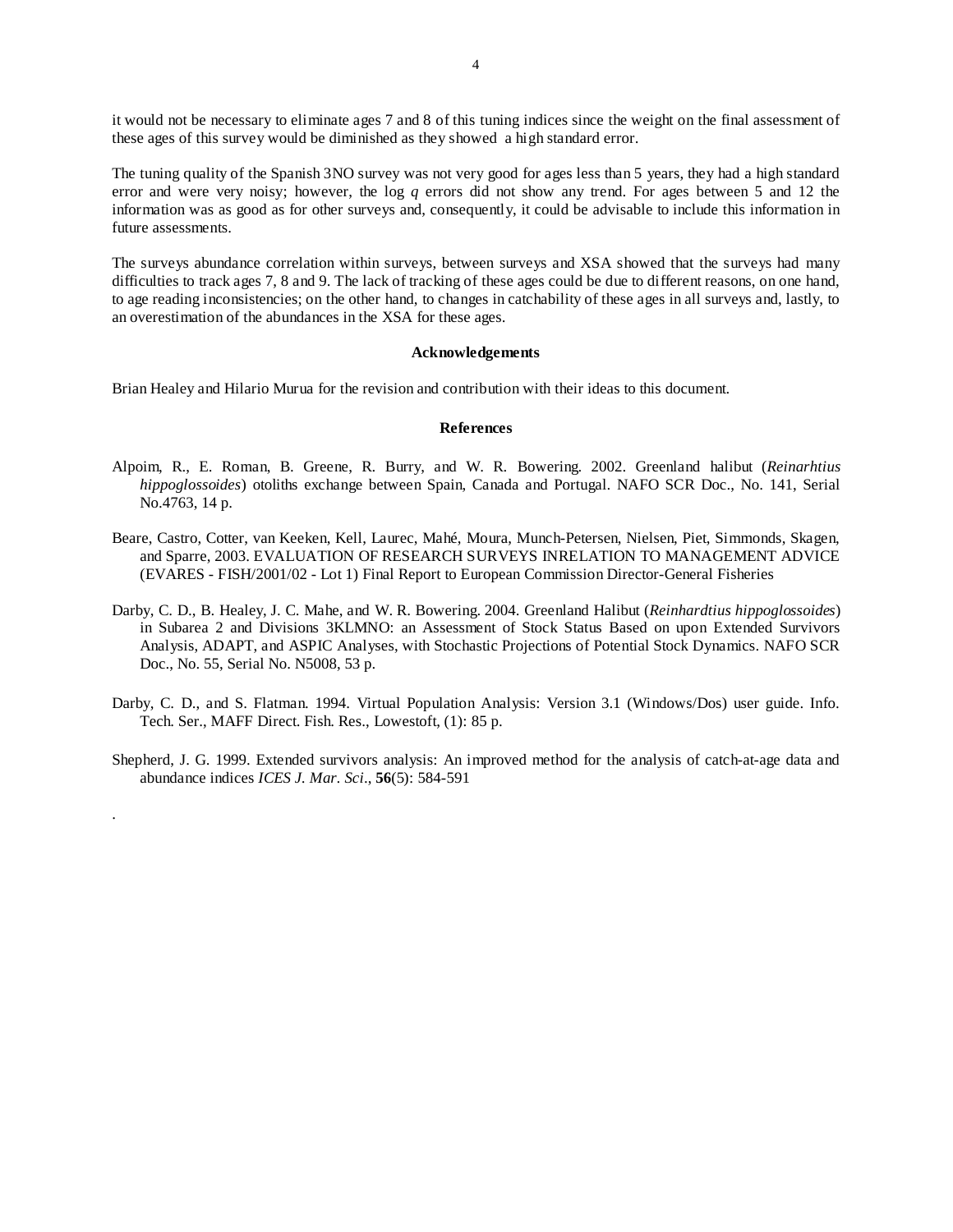|      |          |              |   |          |       |       |       | Catch Numbers (.000) by Age and Year |      |      |      |      |     |        |
|------|----------|--------------|---|----------|-------|-------|-------|--------------------------------------|------|------|------|------|-----|--------|
| Year | 1        | $\mathbf{2}$ | 3 | 4        | 5     | 6     | 7     | 8                                    | 9    | 10   | 11   | 12   | 13  | $14 +$ |
| 1975 | 0        | 0            | 0 | 0        | 334   | 2819  | 5750  | 4956                                 | 3961 | 1688 | 702  | 135  | 279 | 288    |
| 1976 | 0        | 0            | 0 | 0        | 17    | 610   | 3231  | 5413                                 | 3769 | 2205 | 829  | 260  | 101 | 53     |
| 1977 | 0        | 0            | 0 | $\Omega$ | 534   | 5012  | 10798 | 7346                                 | 2933 | 1013 | 220  | 130  | 116 | 84     |
| 1978 | 0        | 0            | 0 | $\Omega$ | 2982  | 8415  | 8970  | 7576                                 | 2865 | 1438 | 723  | 367  | 222 | 258    |
| 1979 | 0        | 0            | 0 | 0        | 2386  | 8727  | 12824 | 6136                                 | 1169 | 481  | 287  | 149  | 143 | 284    |
| 1980 | 0        | 0            | 0 | 0        | 209   | 2086  | 9150  | 9679                                 | 5398 | 3828 | 1013 | 128  | 53  | 27     |
| 1981 | 0        | 0            | 0 | 0        | 863   | 4517  | 9806  | 11451                                | 4307 | 890  | 256  | 142  | 43  | 69     |
| 1982 | 0        | 0            | 0 | 0        | 269   | 2299  | 6319  | 5763                                 | 3542 | 1684 | 596  | 256  | 163 | 191    |
| 1983 | 0        | 0            | 0 | $\Omega$ | 701   | 3557  | 9800  | 7514                                 | 2295 | 692  | 209  | 76   | 106 | 175    |
| 1984 | 0        | 0            | 0 | 0        | 902   | 2324  | 5844  | 7682                                 | 4087 | 1259 | 407  | 143  | 106 | 183    |
| 1985 | 0        | 0            | 0 | 0        | 1983  | 5309  | 5913  | 3500                                 | 1380 | 512  | 159  | 99   | 87  | 86     |
| 1986 | 0        | 0            | 0 | 0        | 280   | 2240  | 6411  | 5091                                 | 1469 | 471  | 244  | 140  | 70  | 117    |
| 1987 | 0        | 0            | 0 | 0        | 137   | 1902  | 11004 | 8935                                 | 2835 | 853  | 384  | 281  | 225 | 349    |
| 1988 | 0        | 0            | 0 | $\Omega$ | 296   | 3186  | 8136  | 4380                                 | 1288 | 465  | 201  | 105  | 107 | 129    |
| 1989 | 0        | 0            | 0 | $\Omega$ | 181   | 1988  | 7480  | 4273                                 | 1482 | 767  | 438  | 267  | 145 | 71     |
| 1990 | 0        | 0            | 0 | 95       | 1102  | 6758  | 12632 | 7557                                 | 4072 | 2692 | 1204 | 885  | 434 | 318    |
| 1991 | 0        | 0            | 0 | 220      | 2862  | 7756  | 13152 | 10796                                | 7145 | 3721 | 1865 | 1216 | 558 | 422    |
| 1992 | 0        | 0            | 0 | 1064     | 4180  | 10922 | 20639 | 12205                                | 4332 | 1762 | 1012 | 738  | 395 | 335    |
| 1993 | 0        | 0            | 0 | 1010     | 9570  | 15928 | 17716 | 11918                                | 4642 | 1836 | 1055 | 964  | 401 | 182    |
| 1994 | 0        | 0            | 0 | 5395     | 16500 | 15815 | 11142 | 6739                                 | 3081 | 1103 | 811  | 422  | 320 | 215    |
| 1995 | 0        | 0            | 0 | 323      | 1352  | 2342  | 3201  | 2130                                 | 1183 | 540  | 345  | 273  | 251 | 201    |
| 1996 | 0        | 0            | 0 | 190      | 1659  | 5197  | 6387  | 1914                                 | 956  | 504  | 436  | 233  | 143 | 89     |
| 1997 | $\Omega$ | 0            | 0 | 335      | 1903  | 4169  | 7544  | 3215                                 | 1139 | 606  | 420  | 246  | 137 | 89     |
| 1998 | 0        | 0            | 0 | 552      | 3575  | 5407  | 5787  | 3653                                 | 1435 | 541  | 377  | 161  | 92  | 51     |
| 1999 | 0        | 0            | 0 | 297      | 2149  | 5625  | 8611  | 3793                                 | 1659 | 623  | 343  | 306  | 145 | 151    |
| 2000 | 0        | 0            | 0 | 271      | 2029  | 12583 | 21175 | 3299                                 | 973  | 528  | 368  | 203  | 129 | 104    |
| 2001 | 0        | 0            | 0 | 448      | 2239  | 12163 | 22122 | 5154                                 | 1010 | 495  | 439  | 203  | 156 | 75     |
| 2002 | 0        | 0            | 0 | 479      | 1662  | 7239  | 17581 | 6607                                 | 1244 | 659  | 360  | 224  | 126 | 81     |
| 2003 | 0        | $\Omega$     | 0 | 1279     | 4491  | 10723 | 16764 | 6385                                 | 1614 | 516  | 290  | 144  | 76  | 85     |

Table 1a.- Catch Numbers (.000) by age and year used in the 2004 assessment of Greenland Halibut Subarea 2 and Div. 3KLMNO.

Table 1b.-Catch Weights (kg) by age and year used in the 2004 assessment of Greenland Halibut Subarea 2 and Div. 3KLMNO.

|      |          |                |       |       |       |       |                |       | Catch Weights (kg) by Age and Year |       |       |       |       |        |
|------|----------|----------------|-------|-------|-------|-------|----------------|-------|------------------------------------|-------|-------|-------|-------|--------|
| Year | 1        | $\overline{2}$ | 3     | 4     | 5     | 6     | $\overline{7}$ | 8     | 9                                  | 10    | 11    | 12    | 13    | $14 +$ |
| 1975 | 0        | 0              | 0.126 | 0.244 | 0.609 | 0.76  | 0.955          | 1.19  | 1.58                               | 2.21  | 2.7   | 3.37  | 3.88  | 5.764  |
| 1976 | 0        | 0              | 0.126 | 0.244 | 0.609 | 0.76  | 0.955          | 1.19  | 1.58                               | 2.21  | 2.7   | 3.37  | 3.88  | 5.144  |
| 1977 | 0        | 0              | 0.126 | 0.244 | 0.609 | 0.76  | 0.955          | 1.19  | 1.58                               | 2.21  | 2.7   | 3.37  | 3.88  | 5.992  |
| 1978 | 0        | 0              | 0.126 | 0.244 | 0.609 | 0.76  | 0.955          | 1.19  | 1.58                               | 2.21  | 2.7   | 3.37  | 3.88  | 5.894  |
| 1979 | 0        | 0              | 0.126 | 0.244 | 0.609 | 0.76  | 0.955          | 1.19  | 1.58                               | 2.21  | 2.7   | 3.37  | 3.88  | 6.077  |
| 1980 | 0        | 0              | 0.126 | 0.244 | 0.514 | 0.659 | 0.869          | 1.05  | 1.15                               | 1.26  | 1.57  | 2.71  | 3.12  | 5.053  |
| 1981 | 0        | 0              | 0.126 | 0.244 | 0.392 | 0.598 | 0.789          | 0.985 | 1.24                               | 1.7   | 2.46  | 3.51  | 4.79  | 7.426  |
| 1982 | 0        | 0              | 0.126 | 0.244 | 0.525 | 0.684 | 0.891          | 1.13  | 1.4                                | 1.79  | 2.38  | 3.47  | 4.51  | 7.359  |
| 1983 | 0        | 0              | 0.126 | 0.244 | 0.412 | 0.629 | 0.861          | 1.18  | 1.65                               | 2.23  | 3.01  | 3.96  | 5.06  | 7.061  |
| 1984 | 0        | 0              | 0.126 | 0.244 | 0.377 | 0.583 | 0.826          | 1.1   | 1.46                               | 1.94  | 2.63  | 3.49  | 4.49  | 7.016  |
| 1985 | 0        | 0              | 0.126 | 0.244 | 0.568 | 0.749 | 0.941          | 1.24  | 1.69                               | 2.24  | 2.95  | 3.71  | 4.85  | 7.01   |
| 1986 | 0        | 0              | 0.126 | 0.244 | 0.35  | 0.584 | 0.811          | 1.1   | 1.58                               | 2.12  | 2.89  | 3.89  | 4.95  | 7.345  |
| 1987 | 0        | 0              | 0.126 | 0.244 | 0.364 | 0.589 | 0.836          | 1.16  | 1.59                               | 2.13  | 2.82  | 3.6   | 4.63  | 6.454  |
| 1988 | 0        | 0              | 0.126 | 0.244 | 0.363 | 0.569 | 0.805          | 1.163 | 1.661                              | 2.216 | 3.007 | 3.925 | 5.091 | 7.164  |
| 1989 | 0        | 0              | 0.126 | 0.244 | 0.4   | 0.561 | 0.767          | 1.082 | 1.657                              | 2.237 | 2.997 | 3.862 | 4.919 | 6.37   |
| 1990 | 0        | 0              | 0.09  | 0.181 | 0.338 | 0.546 | 0.766          | 1.119 | 1.608                              | 2.173 | 2.854 | 3.731 | 4.691 | 6.391  |
| 1991 | 0        | 0              | 0.126 | 0.244 | 0.383 | 0.592 | 0.831          | 1.228 | 1.811                              | 2.461 | 3.309 | 4.142 | 5.333 | 7.081  |
| 1992 | 0        | 0              | 0.175 | 0.289 | 0.43  | 0.577 | 0.793          | 1.234 | 1.816                              | 2.462 | 3.122 | 3.972 | 5.099 | 6.648  |
| 1993 | 0        | 0              | 0.134 | 0.232 | 0.368 | 0.547 | 0.809          | 1.207 | 1.728                              | 2.309 | 2.999 | 3.965 | 4.816 | 6.489  |
| 1994 | 0        | 0              | 0.08  | 0.196 | 0.33  | 0.514 | 0.788          | 1.179 | 1.701                              | 2.268 | 2.99  | 3.766 | 4.882 | 6.348  |
| 1995 | 0        | 0              | 0.08  | 0.288 | 0.363 | 0.531 | 0.808          | 1.202 | 1.759                              | 2.446 | 3.122 | 3.813 | 4.893 | 6.79   |
| 1996 | 0        | 0              | 0.161 | 0.242 | 0.36  | 0.541 | 0.832          | 1.272 | 1.801                              | 2.478 | 3.148 | 3.856 | 4.953 | 6.312  |
| 1997 | 0        | 0              | 0.12  | 0.206 | 0.336 | 0.489 | 0.771          | 1.159 | 1.727                              | 2.355 | 3.053 | 3.953 | 5.108 | 6.317  |
| 1998 | 0        | 0              | 0.119 | 0.228 | 0.373 | 0.543 | 0.81           | 1.203 | 1.754                              | 2.351 | 3.095 | 4.01  | 5.132 | 6.124  |
| 1999 | 0        | 0              | 0.176 | 0.253 | 0.358 | 0.533 | 0.825          | 1.253 | 1.675                              | 2.287 | 2.888 | 3.509 | 4.456 | 5.789  |
| 2000 | 0        | 0              | 0     | 0.254 | 0.346 | 0.524 | 0.787          | 1.192 | 1.774                              | 2.279 | 2.895 | 3.645 | 4.486 | 5.531  |
| 2001 | 0        | 0              | 0     | 0.249 | 0.376 | 0.57  | 0.83           | 1.168 | 1.794                              | 2.367 | 2.95  | 3.715 | 4.585 | 5.458  |
| 2002 | 0        | 0              | 0.217 | 0.251 | 0.369 | 0.557 | 0.841          | 1.193 | 1.76                               | 2.277 | 2.896 | 3.579 | 4.407 | 5.477  |
| 2003 | $\Omega$ | 0              | 0.188 | 0.247 | 0.389 | 0.564 | 0.822          | 1.199 | 1.651                              | 2.166 | 2.7   | 3.404 | 4.377 | 5.409  |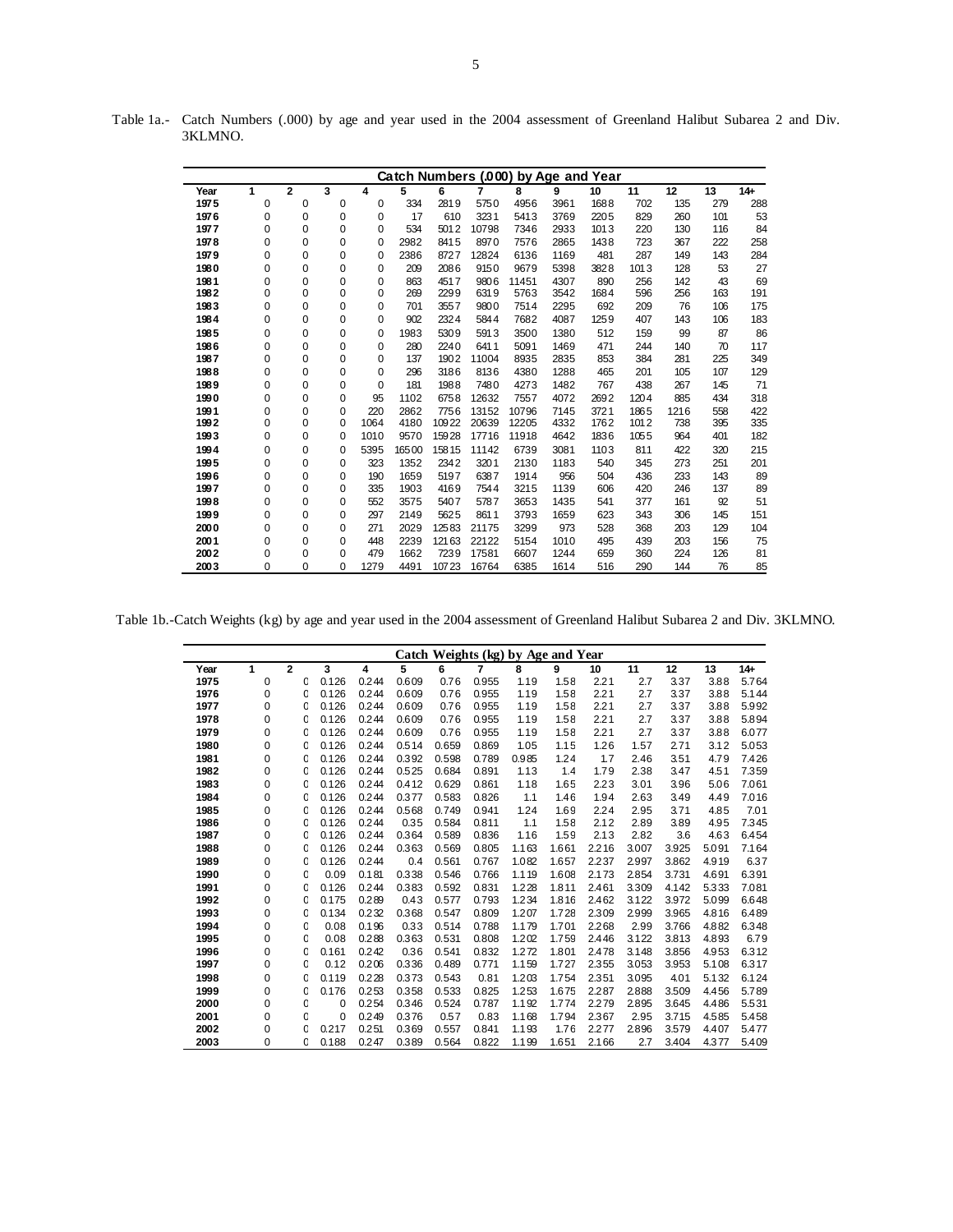|      |             |                |             |          |       |       |       |       | Stock Weights (kg) by Age and Year |       |       |       |       |        |
|------|-------------|----------------|-------------|----------|-------|-------|-------|-------|------------------------------------|-------|-------|-------|-------|--------|
| Year | 1           | $\overline{2}$ | 3           | 4        | 5     | 6     | 7     | 8     | 9                                  | 10    | 11    | 12    | 13    | $14 +$ |
| 1975 | 0           | 0              | 0           | 0        | 0.609 | 0.76  | 0.955 | 1.19  | 1.58                               | 2.21  | 2.7   | 3.37  | 3.88  | 5.764  |
| 1976 | $\mathbf 0$ | 0              | $\mathbf 0$ | 0        | 0.609 | 0.76  | 0.955 | 1.19  | 1.58                               | 2.21  | 2.7   | 3.37  | 3.88  | 5.144  |
| 1977 | $\Omega$    | 0              | $\Omega$    | 0        | 0.609 | 0.76  | 0.955 | 1.19  | 1.58                               | 2.21  | 2.7   | 3.37  | 3.88  | 5.992  |
| 1978 | 0           | 0              | 0           | 0        | 0.609 | 0.76  | 0.955 | 1.19  | 1.58                               | 2.21  | 2.7   | 3.37  | 3.88  | 5.894  |
| 1979 | 0           | 0              | $\Omega$    | $\Omega$ | 0.609 | 0.76  | 0.955 | 1.19  | 1.58                               | 2.21  | 2.7   | 3.37  | 3.88  | 6.077  |
| 1980 | 0           | 0              | 0           | 0        | 0.514 | 0.659 | 0.869 | 1.05  | 1.15                               | 1.26  | 1.57  | 2.71  | 3.12  | 5.053  |
| 1981 | 0           | 0              | $\mathbf 0$ | 0        | 0.392 | 0.598 | 0.789 | 0.985 | 1.24                               | 1.7   | 2.46  | 3.51  | 4.79  | 7.426  |
| 1982 | $\Omega$    | 0              | $\Omega$    | 0        | 0.525 | 0.684 | 0.891 | 1.13  | 1.4                                | 1.79  | 2.38  | 3.47  | 4.51  | 7.359  |
| 1983 | 0           | 0              | $\Omega$    | 0        | 0.412 | 0.629 | 0.861 | 1.18  | 1.65                               | 2.23  | 3.01  | 3.96  | 5.06  | 7.061  |
| 1984 | 0           | 0              | $\mathbf 0$ | 0        | 0.377 | 0.583 | 0.826 | 1.1   | 1.46                               | 1.94  | 2.63  | 3.49  | 4.49  | 7.016  |
| 1985 | 0           | 0              | 0           | 0        | 0.568 | 0.749 | 0.941 | 1.24  | 1.69                               | 2.24  | 2.95  | 3.71  | 4.85  | 7.01   |
| 1986 | $\mathbf 0$ | 0              | $\mathbf 0$ | 0        | 0.35  | 0.584 | 0.811 | 1.1   | 1.58                               | 2.12  | 2.89  | 3.89  | 4.95  | 7.345  |
| 1987 | 0           | 0              | 0           | 0        | 0.364 | 0.589 | 0.836 | 1.16  | 1.59                               | 2.13  | 2.82  | 3.6   | 4.63  | 6.454  |
| 1988 | 0           | 0              | $\Omega$    | $\Omega$ | 0.363 | 0.569 | 0.805 | 1.163 | 1.661                              | 2.216 | 3.007 | 3.925 | 5.091 | 7.164  |
| 1989 | $\mathbf 0$ | 0              | $\mathbf 0$ | 0        | 0.4   | 0.561 | 0.767 | 1.082 | 1.657                              | 2.237 | 2.997 | 3.862 | 4.919 | 6.37   |
| 1990 | 0           | 0              | 0           | 0        | 0.338 | 0.546 | 0.766 | 1.119 | 1.608                              | 2.173 | 2.854 | 3.731 | 4.691 | 6.391  |
| 1991 | $\mathbf 0$ | 0              | $\mathbf 0$ | 0        | 0.383 | 0.592 | 0.831 | 1.228 | 1.811                              | 2.461 | 3.309 | 4.142 | 5.333 | 7.081  |
| 1992 | 0           | O              | 0           | $\Omega$ | 0.43  | 0.577 | 0.793 | 1.234 | 1.816                              | 2.462 | 3.122 | 3.972 | 5.099 | 6.648  |
| 1993 | 0           | 0              | $\Omega$    | $\Omega$ | 0.368 | 0.547 | 0.809 | 1.207 | 1.728                              | 2.309 | 2.999 | 3.965 | 4.816 | 6.489  |
| 1994 | $\mathbf 0$ | 0              | 0           | 0        | 0.33  | 0.514 | 0.788 | 1.179 | 1.701                              | 2.268 | 2.99  | 3.766 | 4.882 | 6.348  |
| 1995 | 0           | 0              | $\mathbf 0$ | 0        | 0.363 | 0.531 | 0.808 | 1.202 | 1.759                              | 2.446 | 3.122 | 3.813 | 4.893 | 6.79   |
| 1996 | $\mathbf 0$ | 0              | $\mathbf 0$ | 0        | 0.36  | 0.541 | 0.832 | 1.272 | 1.801                              | 2.478 | 3.148 | 3.856 | 4.953 | 6.312  |
| 1997 | 0           | O              | 0           | 0        | 0.336 | 0.489 | 0.771 | 1.159 | 1.727                              | 2.355 | 3.053 | 3.953 | 5.108 | 6.317  |
| 1998 | $\Omega$    | 0              | $\Omega$    | 0        | 0.373 | 0.543 | 0.81  | 1.203 | 1.754                              | 2.351 | 3.095 | 4.01  | 5.132 | 6.124  |
| 1999 | $\mathbf 0$ | 0              | $\Omega$    | 0        | 0.358 | 0.533 | 0.825 | 1.253 | 1.675                              | 2.287 | 2.888 | 3.509 | 4.456 | 5.789  |
| 2000 | 0           | 0              | 0           | 0        | 0.346 | 0.524 | 0.787 | 1.192 | 1.774                              | 2.279 | 2.895 | 3.645 | 4.486 | 5.531  |
| 2001 | 0           | 0              | 0           | 0        | 0.376 | 0.57  | 0.83  | 1.168 | 1.794                              | 2.367 | 2.95  | 3.715 | 4.585 | 5.458  |
| 2002 | 0           | 0              | 0           | 0        | 0.369 | 0.557 | 0.841 | 1.193 | 1.76                               | 2.277 | 2.896 | 3.579 | 4.407 | 5.477  |
| 2003 | $\Omega$    | $\Omega$       | $\Omega$    | 0        | 0.389 | 0.564 | 0.822 | 1.199 | 1.651                              | 2.166 | 2.7   | 3.404 | 4.377 | 5.409  |

Table 1c.-Catch weights (kg) by age and year used in the 2004 assessment of Greenland Halibut Subarea 2 and Div. 3KLMNO.

Table 1d.-Maturity Ogive by age and year used in the 2004 assessment of Greenland Halibut Subarea 2 and Div. 3KLMNO.

|      |          |              |          |             |          |             | Maturity Ogive by Age and Year |   |   |      |      |      |      |        |
|------|----------|--------------|----------|-------------|----------|-------------|--------------------------------|---|---|------|------|------|------|--------|
| Year | 1        | $\mathbf{2}$ | 3        | 4           | 5        | 6           | 7                              | 8 | 9 | 10   | 11   | 12   | 13   | $14 +$ |
| 1975 | 0        | 0            | 0        | 0           | 0        | 0           | 0                              | 0 | 0 | 0.01 | 0.04 | 0.13 | 0.32 | 0.86   |
| 1976 | 0        | 0            | 0        | 0           | 0        | $\mathbf 0$ | 0                              | 0 | 0 | 0.01 | 0.04 | 0.13 | 0.32 | 0.86   |
| 1977 | 0        | 0            | $\Omega$ | $\mathbf 0$ | $\Omega$ | $\mathbf 0$ | 0                              | 0 | 0 | 0.01 | 0.04 | 0.13 | 0.32 | 0.86   |
| 1978 | 0        | 0            | 0        | 0           | 0        | $\mathbf 0$ | 0                              | 0 | 0 | 0.01 | 0.04 | 0.13 | 0.32 | 0.86   |
| 1979 | 0        | 0            | $\Omega$ | 0           | $\Omega$ | $\mathbf 0$ | 0                              | 0 | 0 | 0.01 | 0.04 | 0.13 | 0.32 | 0.86   |
| 1980 | 0        | 0            | 0        | $\mathbf 0$ | 0        | $\mathbf 0$ | 0                              | 0 | 0 | 0.01 | 0.04 | 0.13 | 0.32 | 0.86   |
| 1981 | 0        | 0            | $\Omega$ | 0           | 0        | $\mathbf 0$ | 0                              | 0 | 0 | 0.01 | 0.04 | 0.13 | 0.32 | 0.86   |
| 1982 | 0        | 0            | $\Omega$ | 0           | $\Omega$ | $\mathbf 0$ | 0                              | 0 | 0 | 0.01 | 0.04 | 0.13 | 0.32 | 0.86   |
| 1983 | 0        | 0            | 0        | 0           | 0        | 0           | 0                              | 0 | 0 | 0.01 | 0.04 | 0.13 | 0.32 | 0.86   |
| 1984 | 0        | 0            | $\Omega$ | 0           | 0        | $\mathbf 0$ | 0                              | 0 | 0 | 0.01 | 0.04 | 0.13 | 0.32 | 0.86   |
| 1985 | 0        | 0            | 0        | 0           | 0        | 0           | 0                              | 0 | 0 | 0.01 | 0.04 | 0.13 | 0.32 | 0.86   |
| 1986 | 0        | 0            | 0        | 0           | 0        | $\mathbf 0$ | 0                              | 0 | 0 | 0.01 | 0.04 | 0.13 | 0.32 | 0.86   |
| 1987 | 0        | 0            | $\Omega$ | 0           | $\Omega$ | $\mathbf 0$ | 0                              | 0 | 0 | 0.01 | 0.04 | 0.13 | 0.32 | 0.86   |
| 1988 | 0        | 0            | 0        | 0           | 0        | $\mathbf 0$ | 0                              | 0 | 0 | 0.01 | 0.04 | 0.13 | 0.32 | 0.86   |
| 1989 | 0        | 0            | 0        | 0           | 0        | $\mathbf 0$ | 0                              | 0 | 0 | 0.01 | 0.04 | 0.13 | 0.32 | 0.86   |
| 1990 | 0        | 0            | 0        | $\mathbf 0$ | 0        | $\mathbf 0$ | 0                              | 0 | 0 | 0.01 | 0.04 | 0.13 | 0.32 | 0.86   |
| 1991 | 0        | 0            | 0        | 0           | 0        | $\mathbf 0$ | 0                              | 0 | 0 | 0.01 | 0.04 | 0.13 | 0.32 | 0.86   |
| 1992 | 0        | 0            | $\Omega$ | 0           | $\Omega$ | $\mathbf 0$ | 0                              | 0 | 0 | 0.01 | 0.04 | 0.13 | 0.32 | 0.86   |
| 1993 | 0        | 0            | 0        | 0           | 0        | $\mathbf 0$ | 0                              | 0 | 0 | 0.01 | 0.04 | 0.13 | 0.32 | 0.86   |
| 1994 | 0        | 0            | 0        | 0           | 0        | $\mathbf 0$ | 0                              | 0 | 0 | 0.01 | 0.04 | 0.13 | 0.32 | 0.86   |
| 1995 | 0        | 0            | 0        | 0           | 0        | $\mathbf 0$ | 0                              | 0 | 0 | 0.01 | 0.04 | 0.13 | 0.32 | 0.86   |
| 1996 | 0        | 0            | 0        | 0           | 0        | $\mathbf 0$ | 0                              | 0 | 0 | 0.01 | 0.04 | 0.13 | 0.32 | 0.86   |
| 1997 | 0        | 0            | 0        | 0           | $\Omega$ | $\mathbf 0$ | 0                              | 0 | 0 | 0.01 | 0.04 | 0.13 | 0.32 | 0.86   |
| 1998 | 0        | 0            | 0        | 0           | 0        | $\mathbf 0$ | 0                              | 0 | 0 | 0.01 | 0.04 | 0.13 | 0.32 | 0.86   |
| 1999 | 0        | 0            | $\Omega$ | 0           | 0        | $\mathbf 0$ | 0                              | 0 | 0 | 0.01 | 0.04 | 0.13 | 0.32 | 0.86   |
| 2000 | 0        | 0            | 0        | 0           | 0        | $\mathbf 0$ | 0                              | 0 | 0 | 0.01 | 0.04 | 0.13 | 0.32 | 0.86   |
| 2001 | 0        | 0            | 0        | 0           | 0        | $\mathbf 0$ | 0                              | 0 | 0 | 0.01 | 0.04 | 0.13 | 0.32 | 0.86   |
| 2002 | 0        | 0            | 0        | 0           | 0        | $\mathbf 0$ | 0                              | 0 | 0 | 0.01 | 0.04 | 0.13 | 0.32 | 0.86   |
| 2003 | $\Omega$ | 0            | $\Omega$ | $\mathbf 0$ | $\Omega$ | $\mathbf 0$ | $\Omega$                       | 0 | 0 | 0.01 | 0.04 | 0.13 | 0.32 | 0.86   |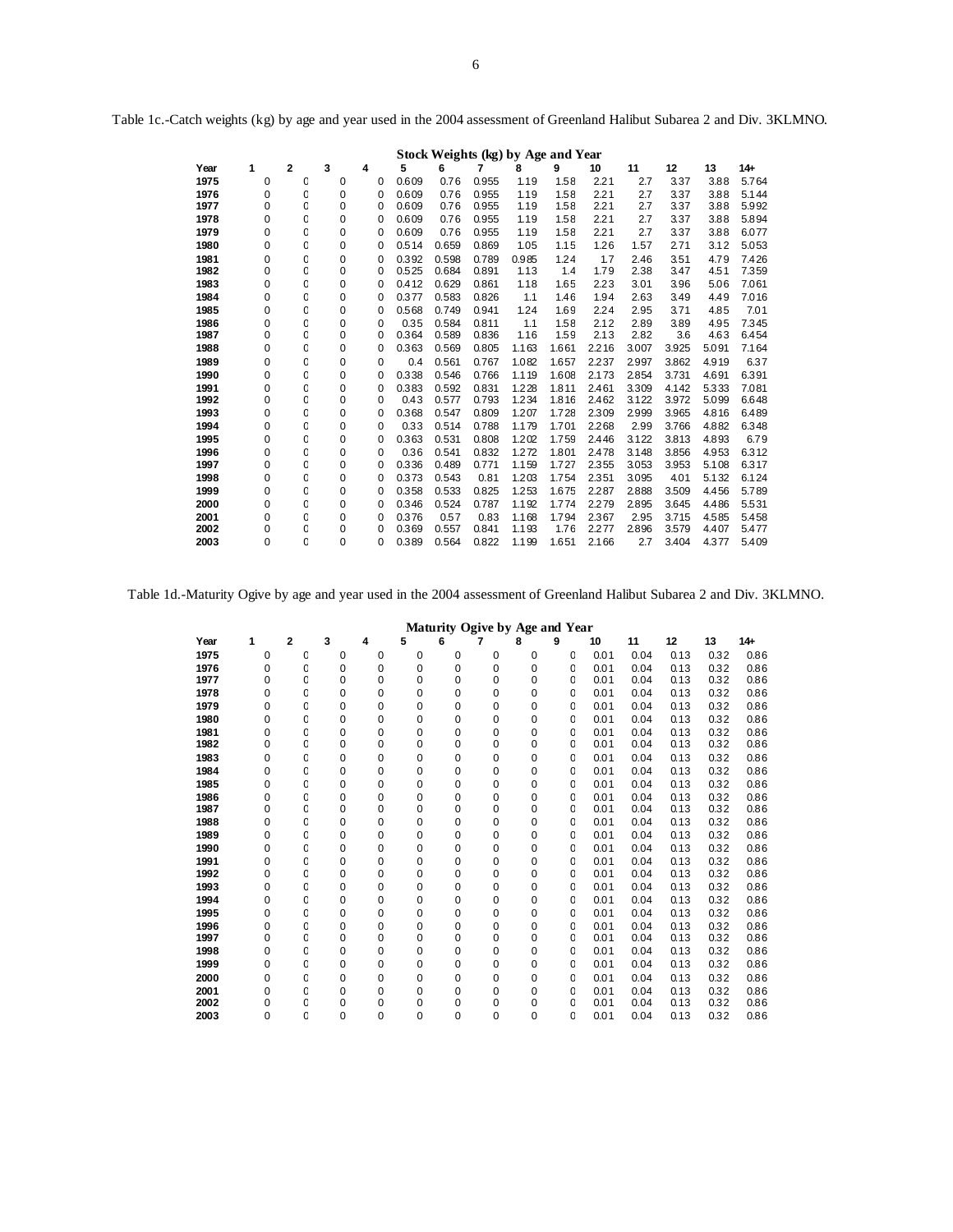Table 1e.-Total Catch (ton) by year used in the 2004 assessment of Greenland Halibut Subarea 2 and Div. 3KLMNO.

| Year | Catch (ton) |
|------|-------------|
| 1975 | 28814       |
| 1976 | 24611       |
| 1977 | 32048       |
| 1978 | 39070       |
| 1979 | 34104       |
| 1980 | 32867       |
| 1981 | 30754       |
| 1982 | 26278       |
| 1983 | 27861       |
| 1984 | 26711       |
| 1985 | 20347       |
| 1986 | 17976       |
| 1987 | 32442       |
| 1988 | 19215       |
| 1989 | 20034       |
| 1990 | 47454       |
| 1991 | 65008       |
| 1992 | 63193       |
| 1993 | 62455       |
| 1994 | 51029       |
| 1995 | 15272       |
| 1996 | 18840       |
| 1997 | 19858       |
| 1998 | 19946       |
| 1999 | 24226       |
| 2000 | 34177       |
| 2001 | 38232       |
| 2002 | 34062       |
| 2003 | 35151       |

Table 1f.- Natural mortality and proportion of the Fishing and natural mortality before the spawning used in the 2004 assessment of Greenland Halibut Subarea 2 and Div. 3KLMNO.

|                          | Ages       | Value |
|--------------------------|------------|-------|
| <b>Natural Mortality</b> | $1 - 14 +$ | 0.2   |
| РF                       | $1 - 14 +$ | O     |
| PМ                       | $1 - 14 +$ |       |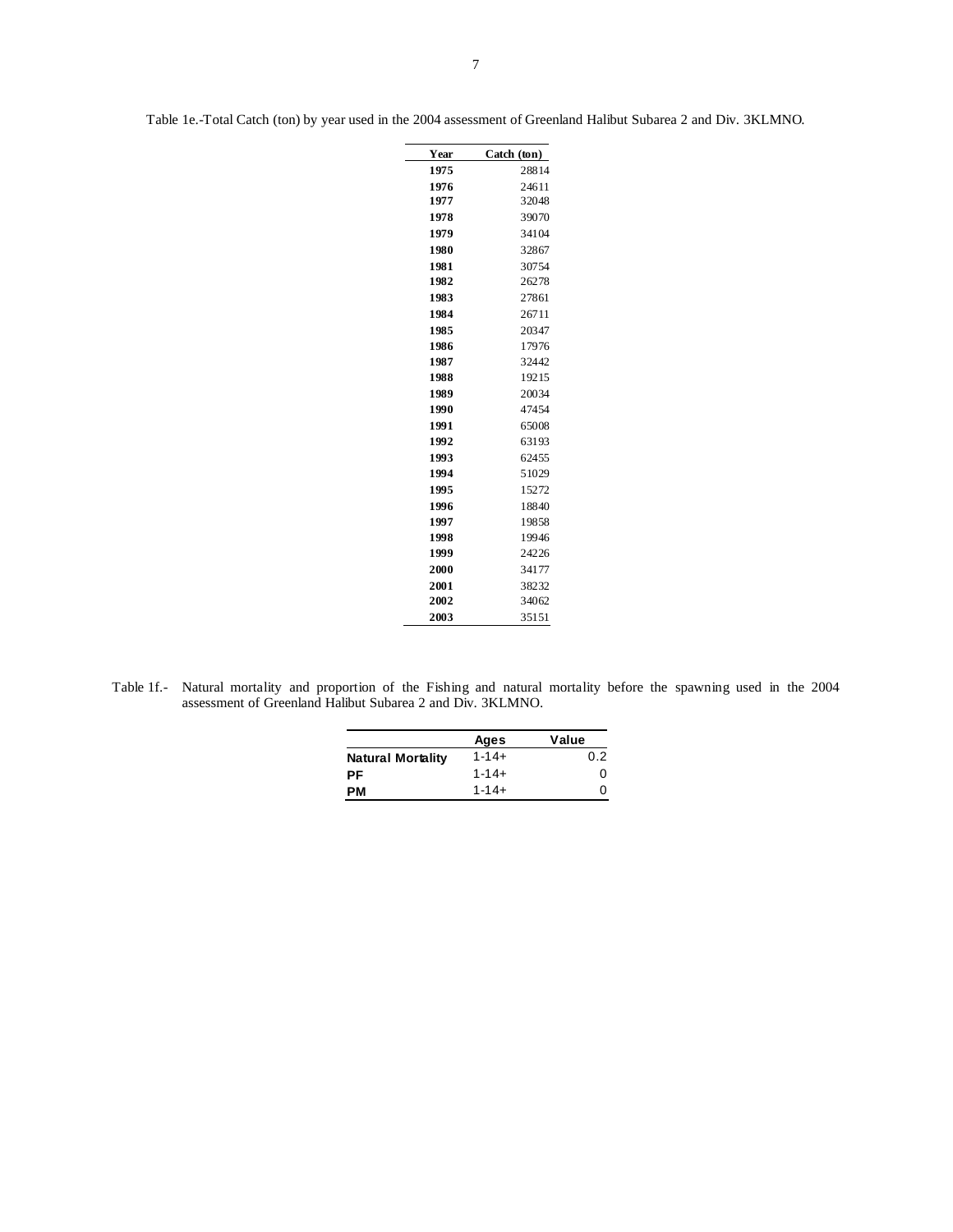Table 2.- Characteristic of the tuning surveys.

| <b>Survey</b>         | Gear  | Depth range (m) | <b>Divisions</b> | Month   | Years     | Ages (XSA) |
|-----------------------|-------|-----------------|------------------|---------|-----------|------------|
| Flemish Cap           | Trawl | < 750           | 3M               | Julv    | 1995-2003 | $1 - 12$   |
| Canadian Fall         | Trawl | < 1500          | 2J3KL            | Sep-Dec | 1995-2003 | $1 - 13$   |
| Canadian Spring Trawl |       | < 730           | 3LNO             | Mar-Mav | 1996-2003 | $1 - 8$    |
| Spanish 3NO           | Trawl | < 1450          | 3NO              | Mav     | 1997-2003 | $1 - 13$   |

Table 3a.- Mean numbers per Trawl (MNPT) of the Flemish Cap survey used as tuning in the 2004 assessment of Greenland halibut Subarea 2 and Div. 3KLMNO.

|      | Mean Number per Trawl Flemish Cap Survey (UE Survey) |              |      |      |       |       |      |      |      |      |      |               |  |  |  |
|------|------------------------------------------------------|--------------|------|------|-------|-------|------|------|------|------|------|---------------|--|--|--|
| Year | 1                                                    | $\mathbf{2}$ | 3    | 4    | 5     | 6     | 7    | 8    | 9    | 10   | 11   | 12            |  |  |  |
| 1995 | 7.66                                                 | 1.74         | 1.70 | 1.55 | 2.13  | 4.72  | 3.76 | 2.15 | 1.41 | 0.32 | 0.08 | 0.03          |  |  |  |
| 1996 | 3.57                                                 | 5.74         | 1.90 | 2.57 | 3.82  | 5.46  | 2.51 | 1.71 | 0.49 | 0.10 | 0.04 | 0.04          |  |  |  |
| 1997 | 1.98                                                 | 2.63         | 5.46 | 6.41 | 6.49  | 7.51  | 4.83 | 2.12 | 0.74 | 0.25 | 0.04 | 0.03          |  |  |  |
| 1998 | 1.79                                                 | 1.58         | 6.40 | 9.75 | 11.40 | 10.97 | 7.88 | 2.91 | 0.87 | 0.25 | 0.04 | 0.01          |  |  |  |
| 1999 | 0.65                                                 | 0.53         | 2.37 | 8.93 | 12.21 | 11.94 | 5.45 | 1.92 | 0.40 | 0.12 | 0.01 | $-1.00$       |  |  |  |
| 2000 | 1.99                                                 | 0.18         | 0.39 | 1.75 | 6.91  | 14.41 | 5.09 | 2.11 | 0.44 | 0.12 |      | $0.06 - 1.00$ |  |  |  |
| 2001 | 5.17                                                 | 1.04         | 1.43 | 0.85 | 2.54  | 7.37  | 6.93 | 3.70 | 0.21 | 0.06 | 0.01 | $-1.00$       |  |  |  |
| 2002 | 2.44                                                 | 2.04         | 2.01 | 1.37 | 3.40  | 5.18  | 5.85 | 1.24 | 0.16 | 0.07 | 0.02 | 0.01          |  |  |  |
| 2003 | 2.10                                                 | 1.38         | 0.98 | 2.54 | 4.12  | 4.81  | 2.96 | 0.71 | 0.18 | 0.13 | 0.02 | 0.01          |  |  |  |

Table 3b.- Mean numbers per trawl (MNPT) of the Canadian autumn survey used as tuning in the 2004 assessment of Greenland halibut Subarea 2 and Div. 3KLMNO.

|      | Mean Number per Trawl Canadian Autumn True Campelen (CAN RV4) |        |        |        |        |       |       |       |       |       |       |          |          |  |
|------|---------------------------------------------------------------|--------|--------|--------|--------|-------|-------|-------|-------|-------|-------|----------|----------|--|
| Year |                                                               | 2      | 3      | 4      | 5      | 6     |       | 8     | 9     | 10    | 11    | 12       | 13       |  |
| 1995 | 30.320                                                        | 31.180 | 9.691  | 3.624  | 4.526  | 1.547 | 0.293 | 0.071 | 0.011 | 0.006 | 0.003 | $-1.000$ | $-1.000$ |  |
| 1996 | 59.310                                                        | 29.080 | 20.850 | 6.588  | 4.616  | 2.031 | 0.831 | 0.182 | 0.131 | 0.041 | 0.018 | 0.011    | 0.012    |  |
| 1997 | 17.100                                                        | 34.250 | 26.660 | 15.300 | 7.780  | 3.745 | 1.750 | 0.601 | 0.167 | 0.051 | 0.030 | 0.021    | 0.013    |  |
| 1998 | 13.190                                                        | 15.500 | 18.820 | 14.010 | 10.160 | 3.997 | 1.780 | 0.474 | 0.134 | 0.043 | 0.026 | 0.018    | 0.008    |  |
| 1999 | 8.647                                                         | 20.620 | 15.960 | 15.870 | 12.830 | 7.758 | 2.495 | 0.476 | 0.089 | 0.042 | 0.015 | 0.007    | 0.023    |  |
| 2000 | 23.210                                                        | 13.910 | 9.738  | 7.681  | 8.749  | 5.447 | 1.832 | 0.351 | 0.055 | 0.023 | 0.016 | 0.006    | 0.005    |  |
| 2001 | 25.960                                                        | 12.850 | 10.050 | 9.749  | 6.109  | 5.612 | 2.493 | 0.494 | 0.087 | 0.019 | 0.010 | 0.008    | 0.012    |  |
| 2002 | 23.870                                                        | 14.560 | 7.639  | 6.291  | 4.368  | 1.626 | 0.726 | 0.233 | 0.034 | 0.011 | 0.006 | 0.003    | 0.005    |  |
| 2003 | 27.440                                                        | 15.880 | 8.125  | 6.809  | 4.487  | 1.677 | 0.714 | 0.188 | 0.032 | 0.014 | 0.007 | 0.003    | 0.004    |  |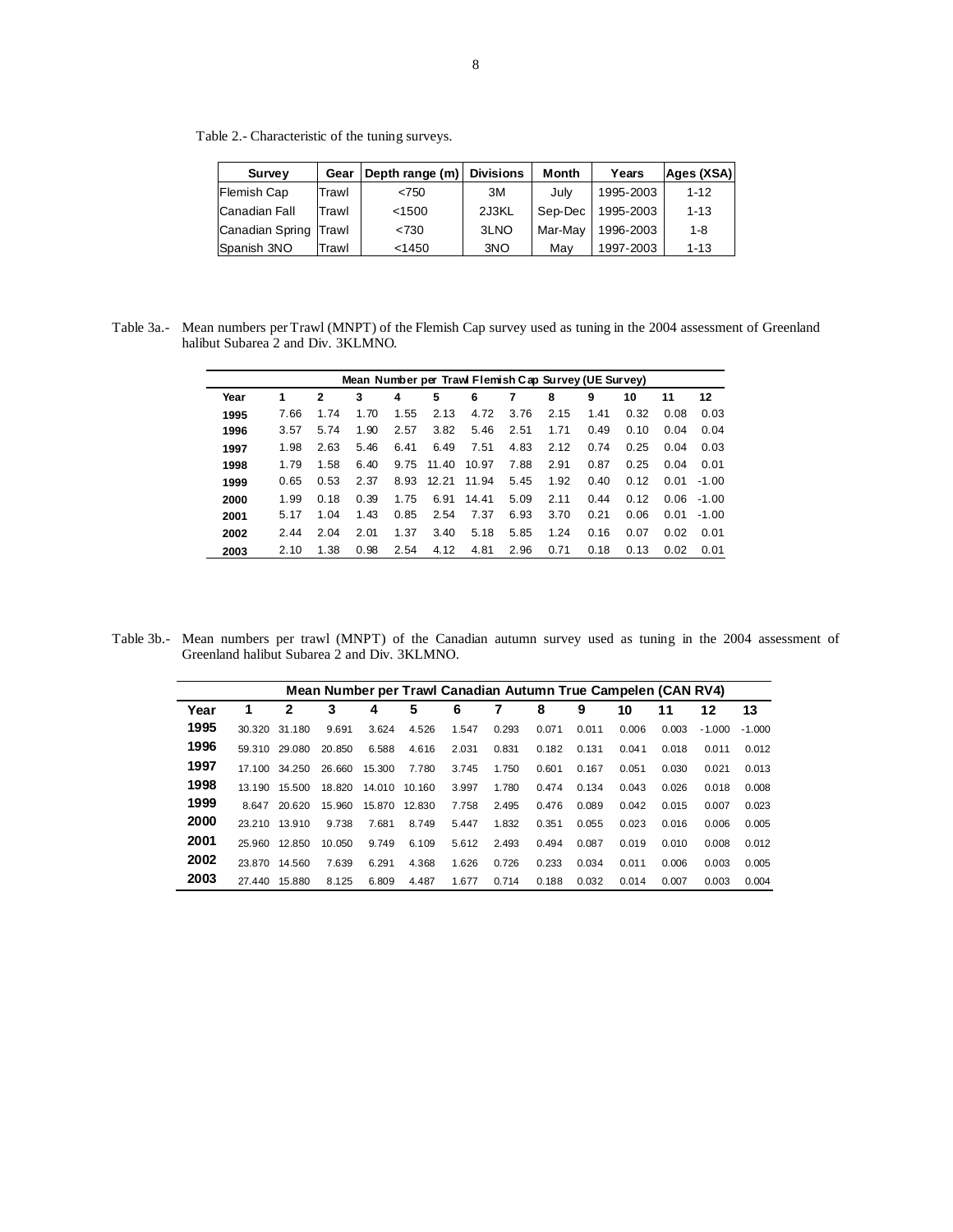|      |       |              |       | Mean Number per Trawl Canadian Spring True Campelen (CAN<br><b>RV5</b> ) |       |       |       |       |
|------|-------|--------------|-------|--------------------------------------------------------------------------|-------|-------|-------|-------|
| Year | 1     | $\mathbf{2}$ | 3     | 4                                                                        | 5     | 6     | 7     | 8     |
| 1996 | 1.621 | 4.241        | 4.599 | 2.183                                                                    | 0.827 | 0.284 | 0.057 | 0.001 |
| 1997 | 1.162 | 3.924        | 5.160 | 3.227                                                                    | 1.461 | 0.507 | 0.099 | 0.013 |
| 1998 | 0.220 | 0.814        | 3.847 | 6.186                                                                    | 4.955 | 1.238 | 0.326 | 0.072 |
| 1999 | 0.292 | 0.552        | 1.149 | 1.982                                                                    | 3.388 | 1.090 | 0.242 | 0.050 |
| 2000 | 0.793 | 1.069        | 1.068 | 1.506                                                                    | 1.954 | 2.037 | 0.556 | 0.031 |
| 2001 | 0.565 | 0.714        | 0.739 | 0.676                                                                    | 0.796 | 0.716 | 0.279 | 0.023 |
| 2002 | 0.642 | 0.572        | 0.603 | 0.581                                                                    | 0.608 | 0.208 | 0.049 | 0.006 |
| 2003 | 0.926 | 2.137        | 1.663 | 1.569                                                                    | 1.055 | 0.206 | 0.051 | 0.008 |

Table 3c.- Mean numbers per trawl (MNPT) of the Canadian spring survey used as tuning in the 2004 assessment of Greenland halibut Subarea 2 and Div. 3KLMNO.

Table 3d.- Mean numbers per trawl (MNPT) of the Spanish 3NO survey.

|      | Mean Number per Trawl 3NO Spanish Survey (3NO) |    |              |   |   |    |    |                                                                               |   |    |     |    |    |  |  |
|------|------------------------------------------------|----|--------------|---|---|----|----|-------------------------------------------------------------------------------|---|----|-----|----|----|--|--|
| Year |                                                | -2 | $\mathbf{3}$ | 4 | 5 | -6 | -7 | 8                                                                             | 9 | 10 | -11 | 12 | 13 |  |  |
| 1997 |                                                |    |              |   |   |    |    | 4.958 3.379 1.835 1.432 0.928 1.013 0.783 0.501 0.135 0.292 0.238 0.152 0.070 |   |    |     |    |    |  |  |
| 1998 |                                                |    |              |   |   |    |    | 1.149 4.556 6.932 5.536 3.285 1.855 0.802 0.556 0.230 0.188 0.146 0.233 0.188 |   |    |     |    |    |  |  |
| 1999 |                                                |    |              |   |   |    |    | 1.689 2.945 4.367 5.402 3.657 1.763 0.510 0.385 0.214 0.098 0.135 0.317 0.306 |   |    |     |    |    |  |  |
| 2000 |                                                |    |              |   |   |    |    | 0.955 0.245 0.417 0.545 1.507 1.820 1.151 0.403 0.192 0.081 0.100 0.162 0.287 |   |    |     |    |    |  |  |
| 2001 |                                                |    |              |   |   |    |    | 4.337 3.516 0.725 0.500 1.316 1.955 0.849 0.146 0.048 0.035 0.094 0.263 0.280 |   |    |     |    |    |  |  |
| 2002 |                                                |    |              |   |   |    |    | 2.839 0.736 1.262 0.765 1.158 0.906 0.427 0.217 0.016 0.013 0.019 0.019 0.006 |   |    |     |    |    |  |  |
| 2003 |                                                |    |              |   |   |    |    | 4.084 3.378 2.252 2.362 1.660 0.829 0.657 0.218 0.049 0.035 0.014 0.049 0.007 |   |    |     |    |    |  |  |

Table 4.- XSA inputs used to see the log *q* errors by fleet.

Catch data for 29 years. 1975 to 2003. Ages 1 to 14.

| Fleet              |      | First | Last | First | Last |    | Alpha | Beta |
|--------------------|------|-------|------|-------|------|----|-------|------|
|                    | year |       | year | age   | age  |    |       |      |
| EU Survey(MNPT)    |      | 1995  | 2003 |       |      | 12 | 0.5   | 0.6  |
| CAN RV4(MNPT)      |      | 1995  | 2003 |       |      | 13 | 0.8   |      |
| CAN RV5(MNPT)      |      | 1996  | 2003 |       |      | 8  | 0.3   | 0,45 |
| 3NO Spanish Survey |      | 1997  | 2003 |       |      | 13 | 0.4   | 0.5  |

 Time series weights : Tapered time weighting not applied Catchability analysis :

Catchability independent of stock size for all ages

Catchability independent of age for ages  $> = 11$ 

Terminal population estimation :

Survivor estimates shrunk towards the mean F of the final 5 years or the 3 oldest ages.

S.E. o f the mean to which the estimates are shown  $k = 2.500$ 

Minimum standard error for population estimates derived from each fleet = .300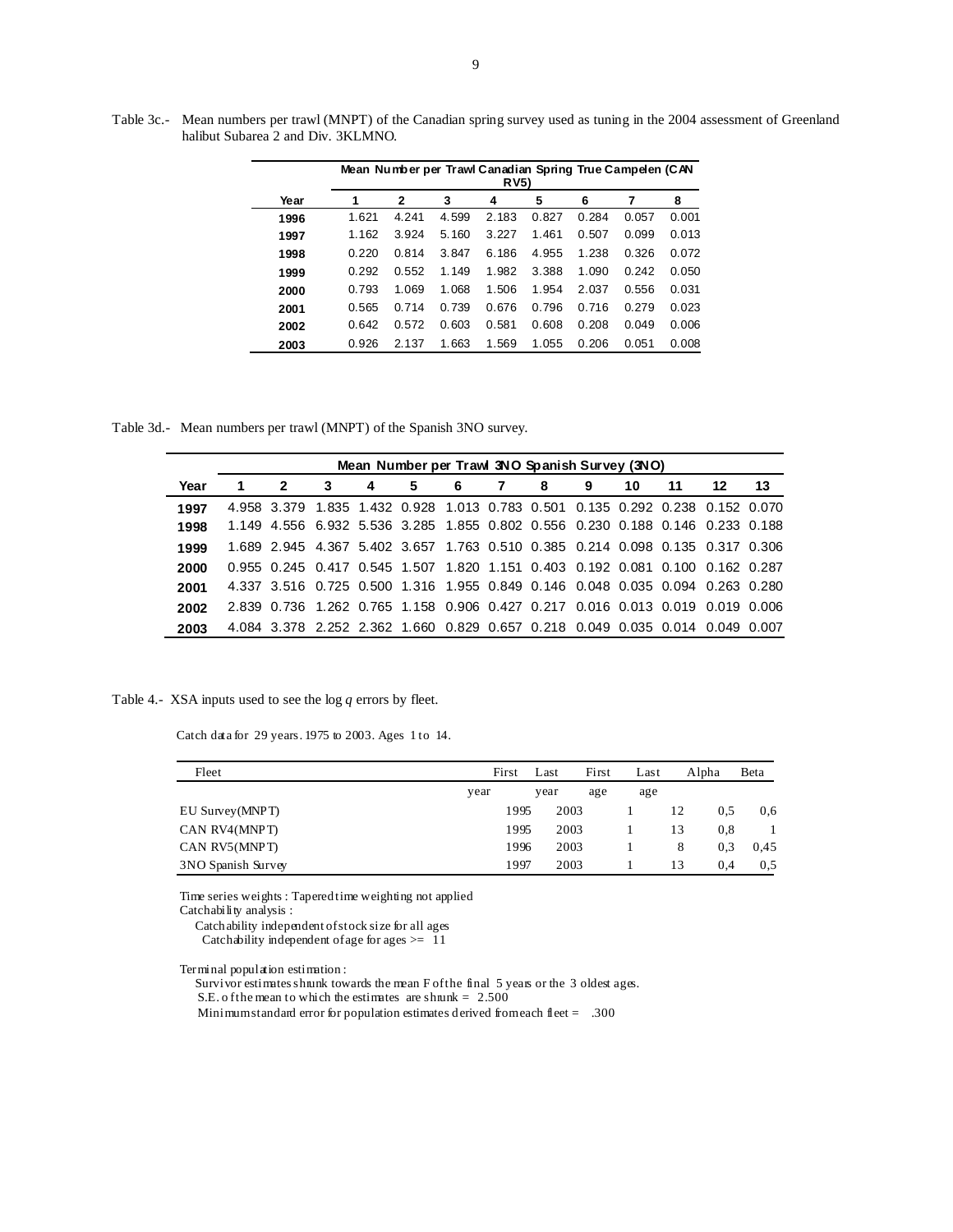

Fig. 1a.- Log *q* errors (SE) by age and fleet.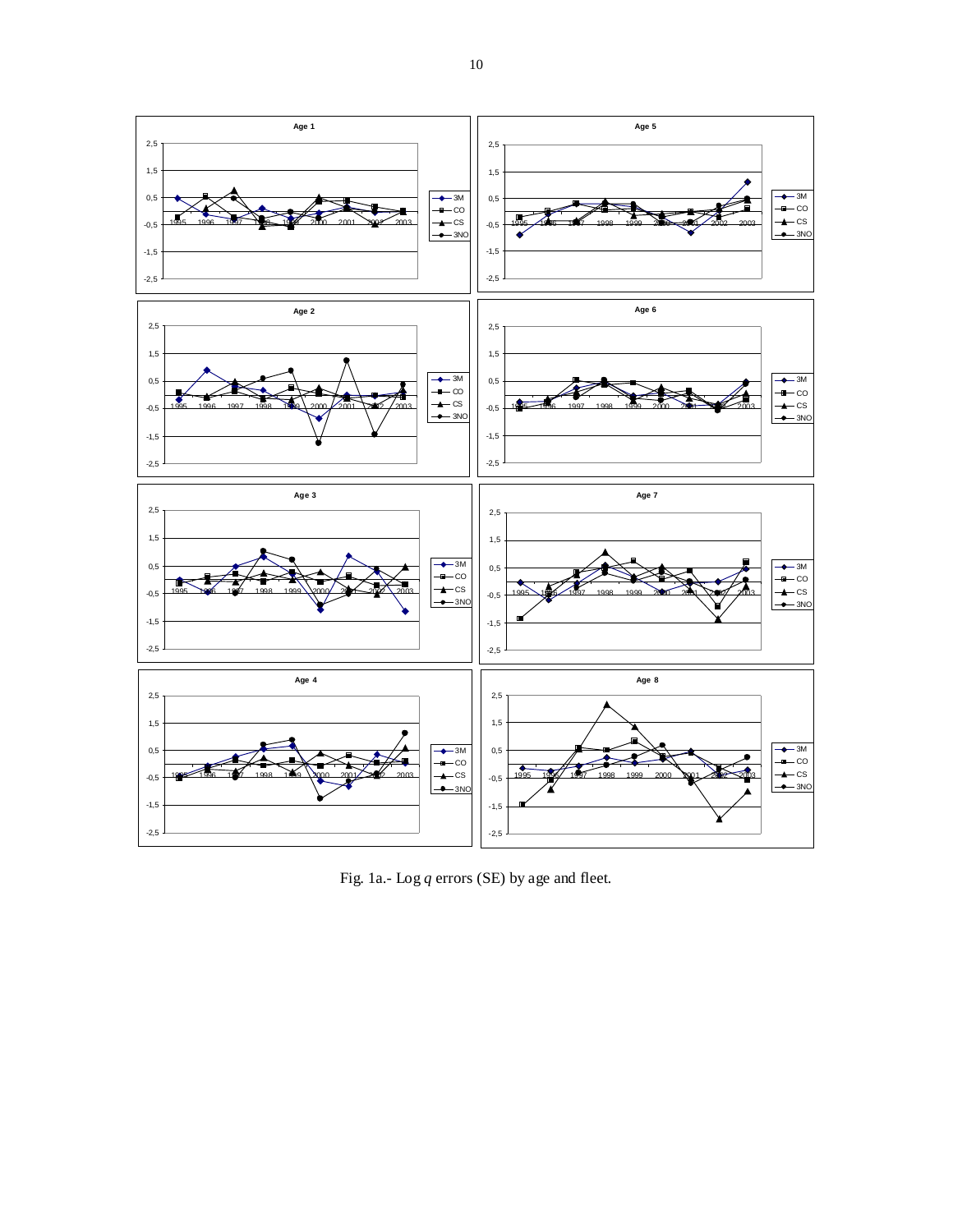

Fig. 1b.- Log *q* errors (SE) by age and fleet.



Fig. 2.- Log *q* errors (SE) by age for Canadian autumn survey. The series used in 2004 assessment is (1995-2003) and the alternative is (1996-2003).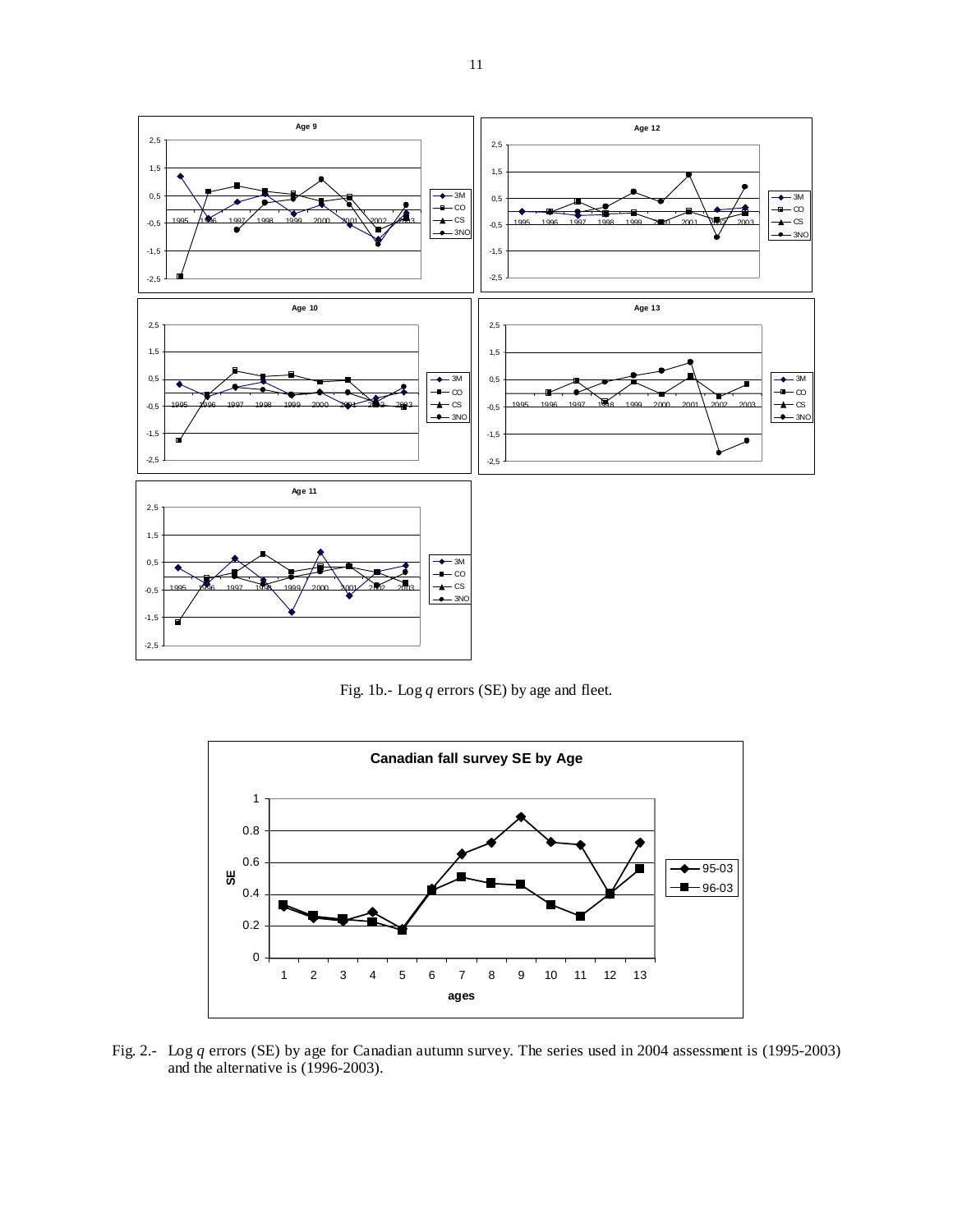

Fig. 3a.- Correlation and *R<sup>2</sup>* between ages in the Flemish Cap survey.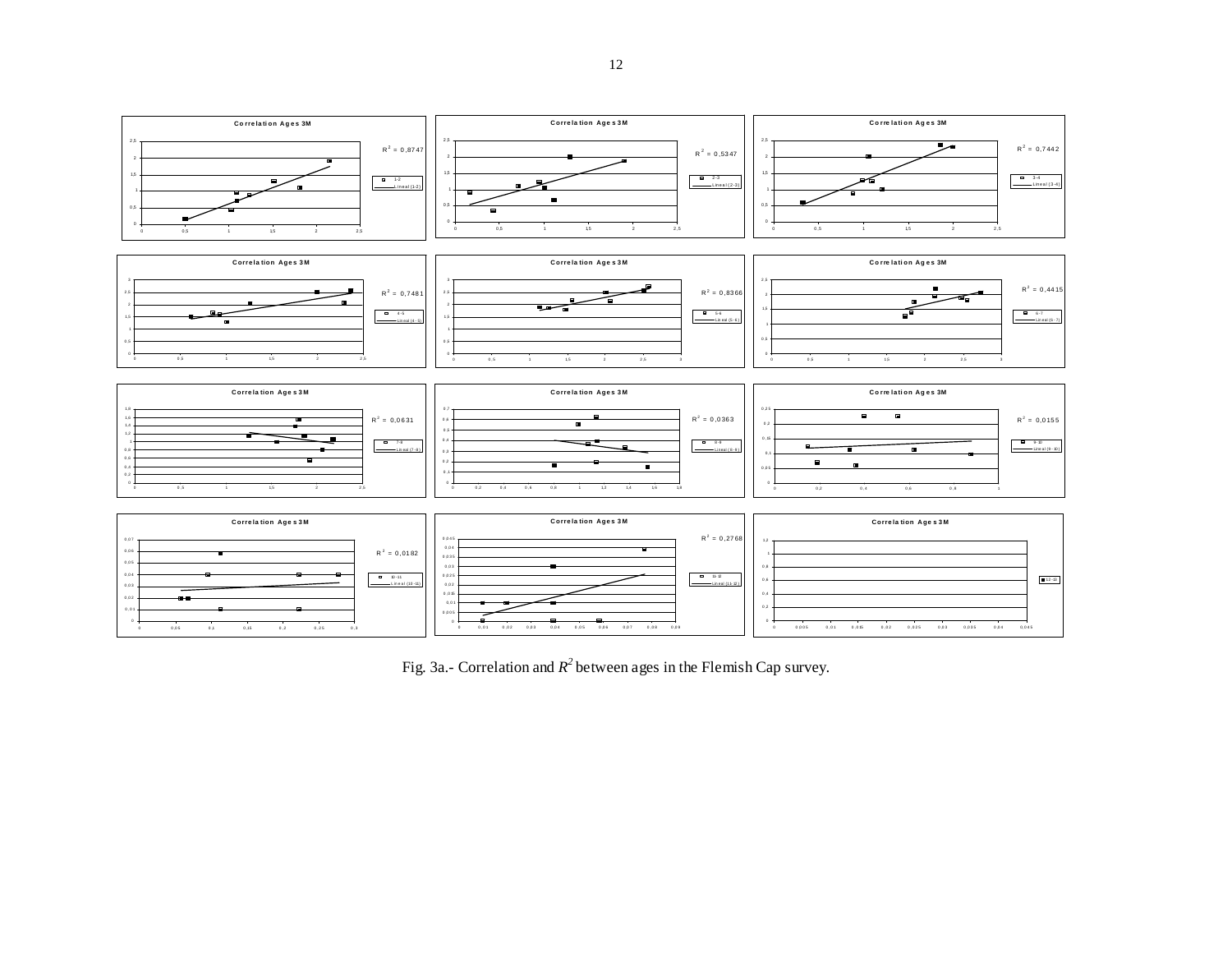

Fig. 3b.- Correlation and  $R^2$  between ages in the Canadian autumn survey.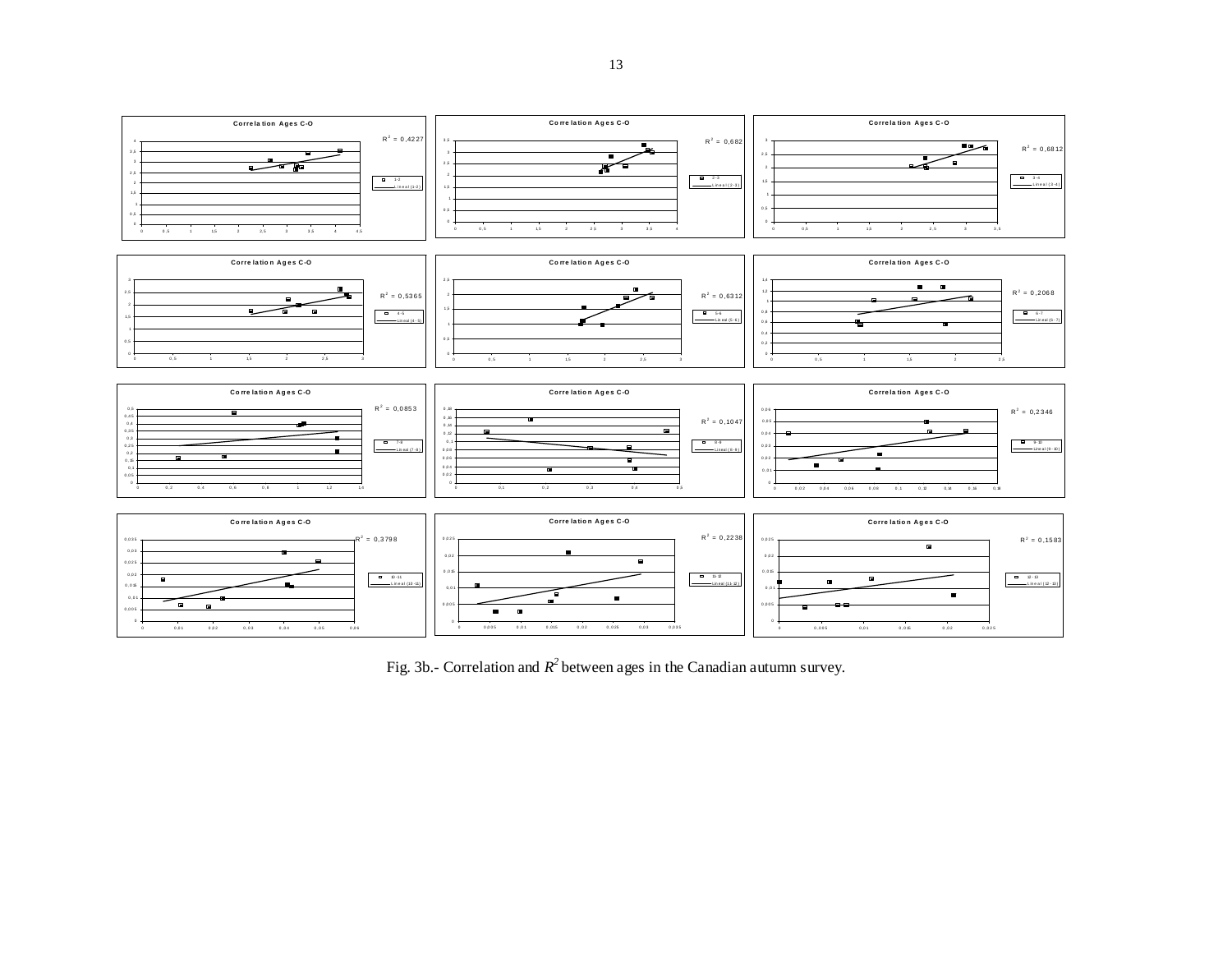





Fig. 3c.- Correlation and  $R^2$  between ages in the Canadian spring survey.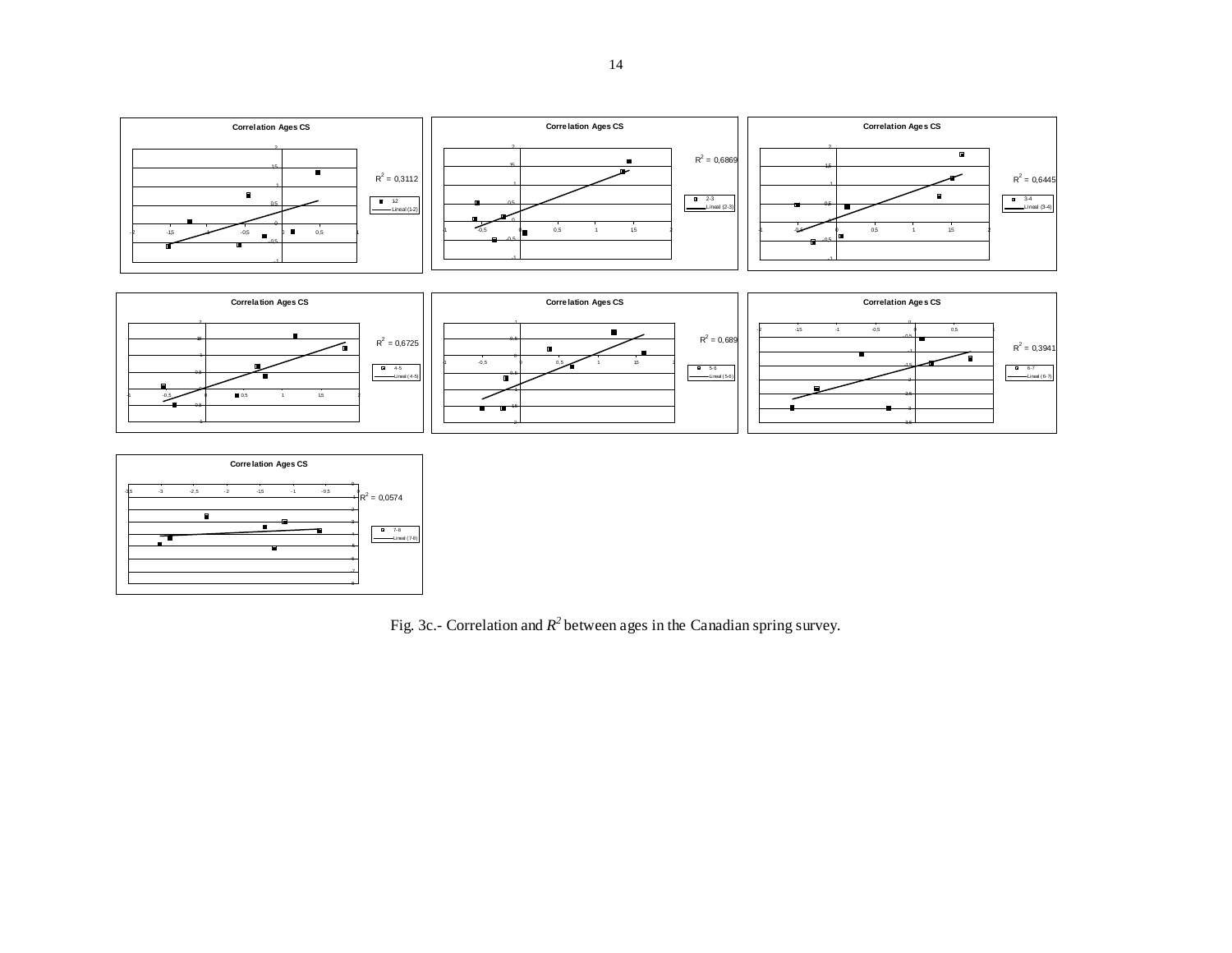

Fig. 3d.- Correlation and  $R^2$  between ages in the Spanish 3NO survey.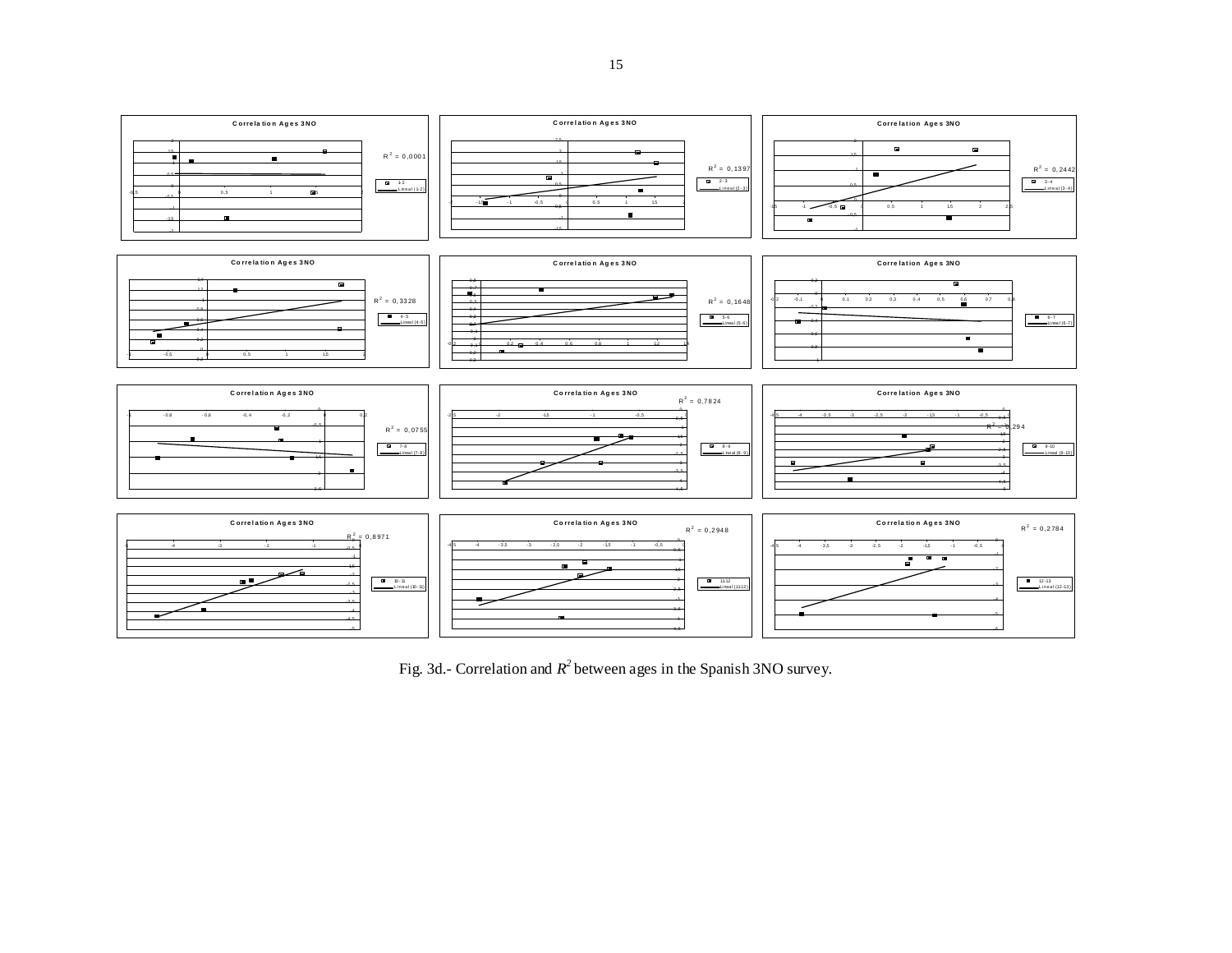

Fig. 4.- Correlation coefficient between ages abundance of the each survey.





Fig. 5.- Correlation coefficient between the abundances of same ages of the different surveys.